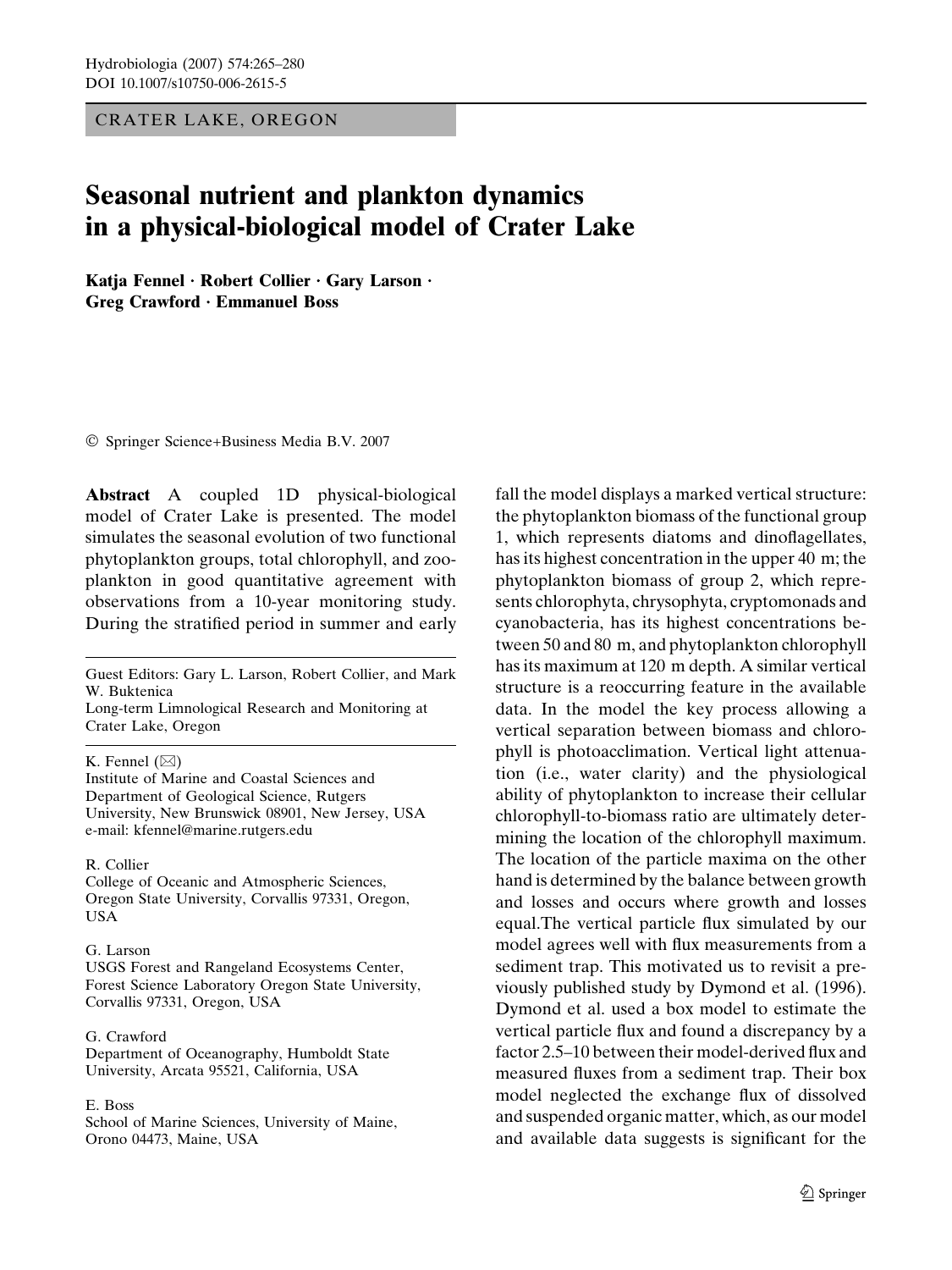vertical exchange of nitrogen. Adjustment of Dymond et al.'s assumptions to account for dissolved and suspended nitrogen yields a flux estimate that is consistent with sediment trap measurements and our model.

Keywords Physical-biological model  $\cdot$  Deep chlorophyll maximum  $\cdot$  Photoacclimation  $\cdot$ Crater Lake

# Introduction

Crater Lake is an ultra-oligotrophic, isolated caldera lake in the Cascade Mountains, Oregon. With a maximum depth of 590 m it is the deepest lake in the US and one of the clearest bodies of water on Earth. Crater Lake is surrounded by steep caldera walls, has a very small watershed and only small inputs of allochthonous matter. Most of the water entering the lake is direct precipitation onto its surface, which makes up 78% of its watershed. The remainder enters as run off from the caldera walls and as hydrothermal influx from the bottom (Collier et al. 1991). Despite its great depth, Crater Lake is relatively well-mixed. The upper portion of the lake (upper 200 m) is homogenized twice a year in early winter and late spring by free convection and wind-mixing (McManus et al. 1993). Partial ventilation of the deep lake occurs during these mixing periods when the upper water column is nearly isothermal (McManus et al., 1993) and during sporadic deepmixing events (Crawford & Collier, 1997). Independent estimates of the lake ventilation time agree that the lake is ventilated on timescales of 1 to 5 years (Simpson, 1970; McManus et al., 1993; Crawford & Collier, 1997). Depletion of inorganic nitrogen species in the upper 200 m of the lake in summer implies nitrogen-limitation of phytoplankton growth, although bioassays suggest co-limitation by trace metals (Lane & Goldmann, 1984). Concentrations of inorganic phosphorus and silicic acid are relatively high and nearly uniform throughout the water column (Larson et al., 1996a). Vertical mixing is the most important source of new nutrients for primary production in the euphotic zone (Dymond et al., 1996). Comparisons of upward nutrient fluxes based on

box-model considerations and measurements of vertical particle fluxes from sediment traps reveal large discrepancies, i.e. the particle flux falls short of balancing the estimated upwelled nitrogen (Dymond et al., 1996).

The populations of microorganisms show distinct vertical maxima during stratified conditions (McIntire et al., 1996; Larson et al., 1996b; Urbach et al., 2001). In July and August, diatoms and dinoflagellates reach their maximum biomass in the upper 20 m of the water column, isolated from below by a pronounced thermocline. Chlorophyta, chrysophyta and cryptophyta dominate below the thermocline with biomass maxima between 80 and 100 m (Fig. 1) coincident with the vertical maximum of primary production (McIntire et al., 1996). The chlorophyll concentration has a deep maximum at a depth of 120 m, separated from the phytoplankton biomass maximum by about 50 m (Fig. 2). The vertical separation of the maxima in phytoplankton biomass (in units of carbon or nitrogen) and chlorophyll is mainly due to photoacclimation (Fennel & Boss, 2003) which results in dramatic vertical changes in the chlorophyll to biomass ratio (Fig. 2) and implies that the chlorophyll concentration does not represent phytoplankton biomass.

We developed a coupled physical-biological model of Crater Lake that captures the processes thought to determine nutrient cycling and phytoplankton production at first-order in a simplified description of the food-web. We consider the simplicity as valuable since it allows us to keep the number of poorly known model parameters at a minimum, but can elucidate dependencies and regulating mechanisms not easily seen in the observations alone. The model allows us to test hypotheses about the factors determining spatial and temporal patterns in species distribution, chlorophyll concentration, and primary production in relation to physical circulation processes. Here we present results of a 1-year model simulation in comparison with measurements obtained during a 10-year monitoring study (Larson, this issue), integrating the available data in a biomassbased framework. We discuss factors leading to the observed vertical distribution of phytoplankton populations and compare model-simulated vertical fluxes with particle flux measurements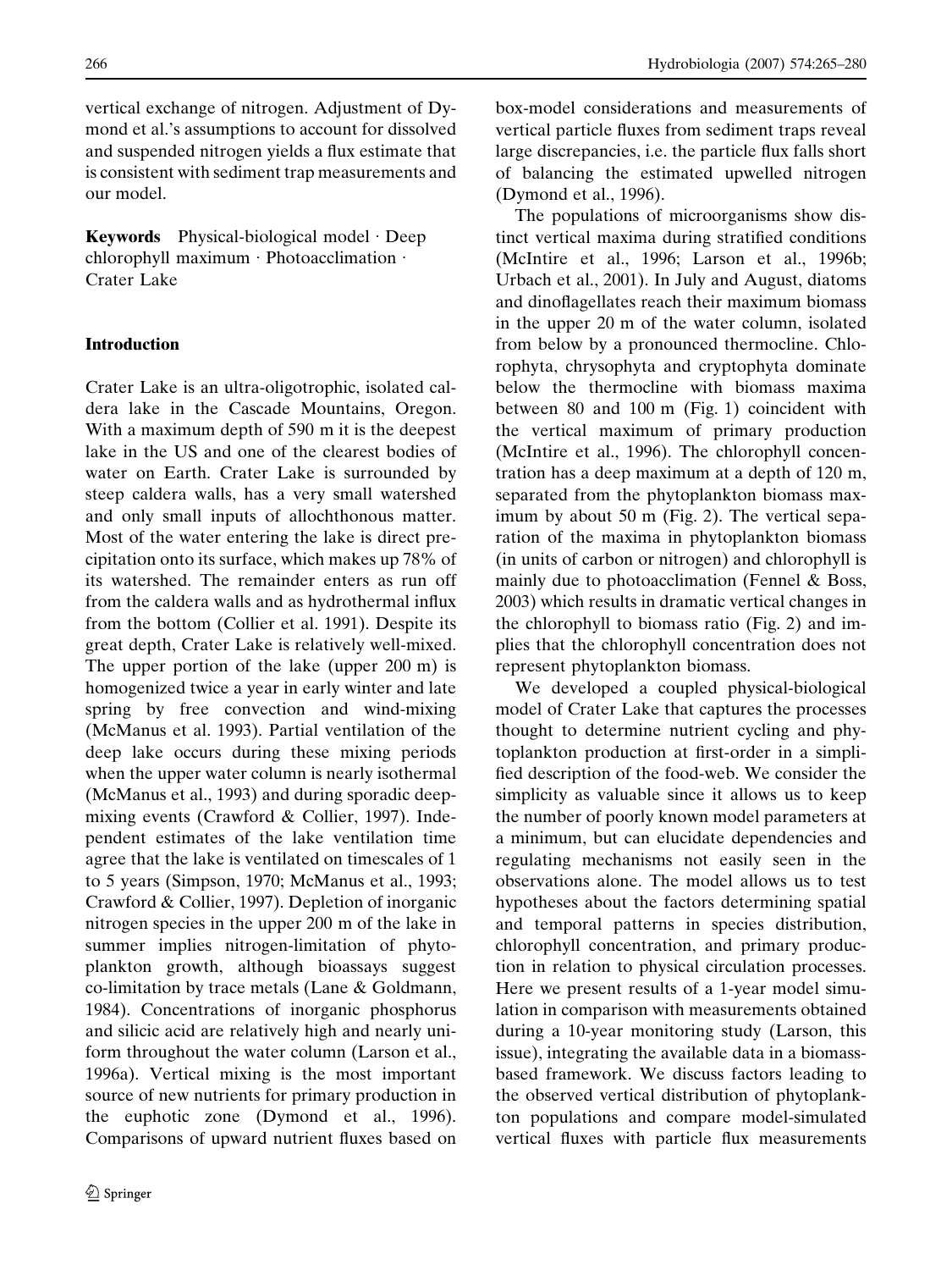

Fig. 1 Available August data from 1989 to 2001 (gray bullets) and median with 25- and 75-percentiles (black bullets). Diatoms and dinoflagellates comprise phyto-

and box-model estimates (Dymond et al., 1996) reconciling a previously reported mismatch.

#### Materials & methods

The biological model

We formulated a relatively simple biological model containing the following 7 state variables: dissolved nitrogen N, two phytoplankton groups  $P_1$  and  $P_2$ , one group of zooplankton Z, one detrital pool  $D$ , and the chlorophyll concentrations  $C_1$  and  $C_2$  of  $P_1$  and  $P_2$ , respectively (Fig. 3). All variables are expressed in units of mmol N  $m^{-3}$ except the chlorophyll variables, which are in mg chl  $m<sup>-3</sup>$ . Nitrogen was chosen as the nutrient currency since Crater Lake is considered



plankton group 1. Chlorophyta, chrysophyta, cryptomonads and cyanobacteria comprise phytoplankton group 2

nitrogen-limited (Lane & Goldman, 1984; Larsen et al., 1996a). Note that the nutrient variable  $N$ also includes dissolved organic nitrogen in addition to inorganic nitrogen. Technically detritus includes both, particulate and dissolved pools of organic nitrogen. However, the detritus variable D in our model is subject to vertical sinking. Hence, the dissolved organic nitrogen is more realistically treated as part of the nutrient pool N. The phytoplankton group  $P_1$  represents diatoms and dinoflagellates, i.e. the phytoplankton dominating in the upper 20 m of the water column.  $P_2$ comprises the remaining phytoplankton divisions (chlorophyta, chrysophyta, cryptomonads and cyanobacteria). The chlorophyll concentrations  $C_1$  and  $C_2$  of  $P_1$  and  $P_2$  are included as dynamical variables, to allow an explicit inclusion of photoacclimation.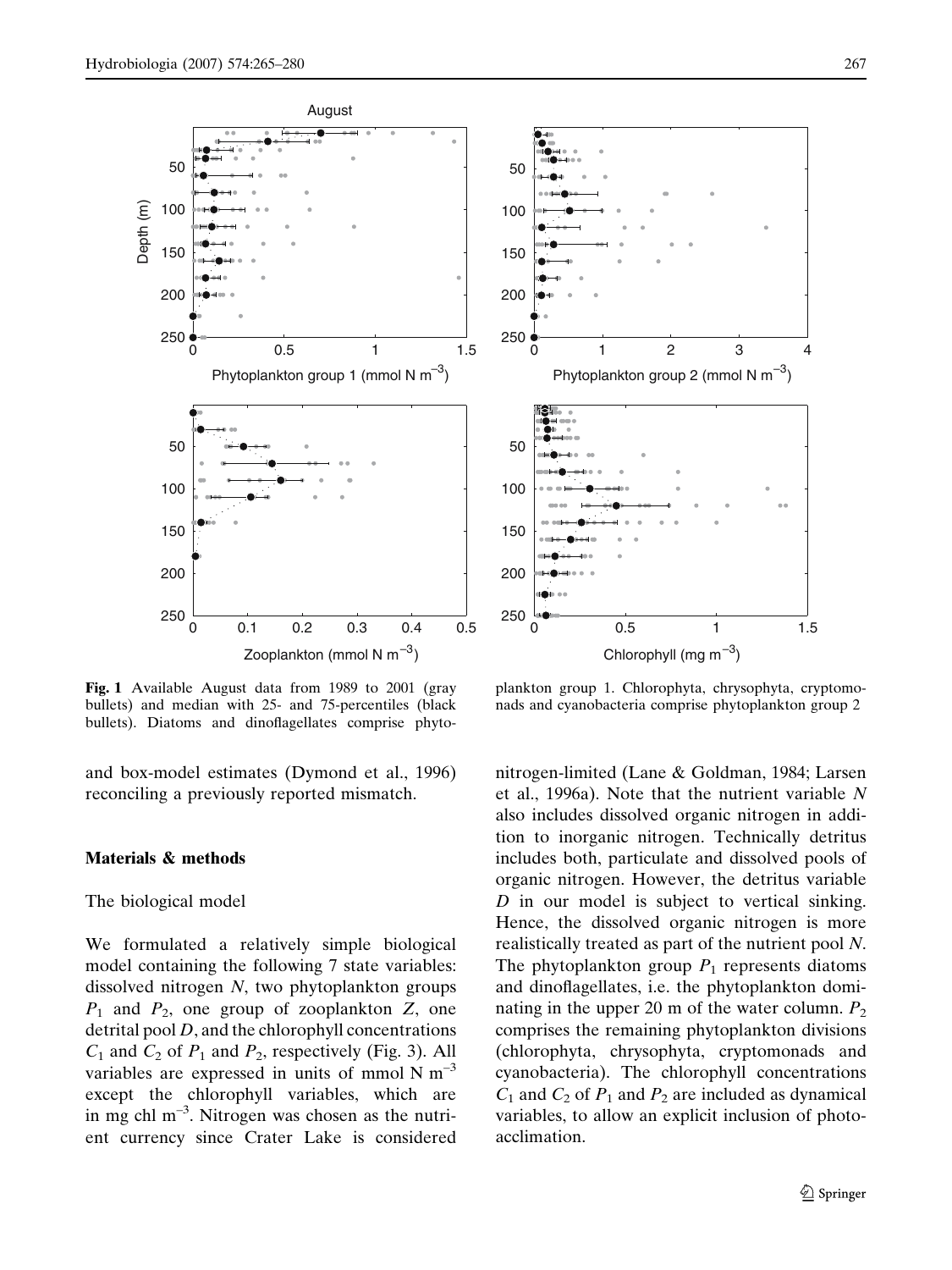

Fig. 2 Median and 25- and 75-percentiles of chlorophyll and phytoplankton biomass. All data (left panel), August data (middle panel), and chlorophyll to biomass ratio (right panel) are shown

The dynamics of the biological state variables are determined by the following set of equations. The corresponding parameter values are given in Table 1. The biological sources minus sinks (sms) of the phytoplankton groups are defined as

$$
sms(P_i) = \mu_i \cdot P_i - (L_{iN} + L_{iD}) \cdot P_i - g_i \cdot Z, \qquad (1)
$$

with  $i = 1,2$ , where  $\mu_i$  is the phytoplankton growth rate,  $L_{iN}$  and  $L_{iD}$  are phytoplankton loss rates representing fluxes due to respiration and natural mortality, and  $g_i$  is the zooplankton grazing rate.

The phytoplankton growth rates  $\mu_i$  depend on the nutrient concentration  $N$ , following the Michaelis–Menten response, the photosynthetically available radiation  $E$  and the chlorophyll concentration  $C_i$  as

$$
\mu_i^m = \mu_i^{\max} \bigg( 1 - \exp \bigg( - \frac{\alpha_i E C_i}{\mu_i^{\max} P_i} \bigg) \bigg),\tag{2}
$$

$$
\mu_i = \mu_i^m \frac{N}{k_{iN} + N} \text{ with } i = 1, 2. \tag{3}
$$

Here  $\mu_i^{\max}$  is the maximum phytoplankton growth rate,  $\alpha_i$  is the chlorophyll-specific initial slope of the photosynthesis-irradiance curve, and  $k_{iN}$  is the half-saturation concentration for nutrient uptake. Note that we assume a tight coupling of nutrient uptake, growth and photosynthesis.

E represents the light that is available for photosynthesis, which is determined for a given depth as

$$
E(z) = E_0 \cdot \text{par} \cdot \exp\{-z(k_{\rm W} + k_{\rm Chl} \text{chl}|_z)\},\qquad(4)
$$

where z is the water depth,  $E_0$  is the incoming shortwave radiation just below the lake surface, and par is the fraction of this radiation that is active in photosynthesis and assumed to be equal to 43%.  $k_W = 0.04$  m<sup>-1</sup> and  $k_{Chl} = 0.03$  m<sup>-1</sup> (mg chl m<sup>-3</sup>)<sup>-1</sup> are the light attenuation coefficients for water and chlorophyll, respectively. chl $\vert z \rangle$  is the



Fig. 3 Schematic of the biological model component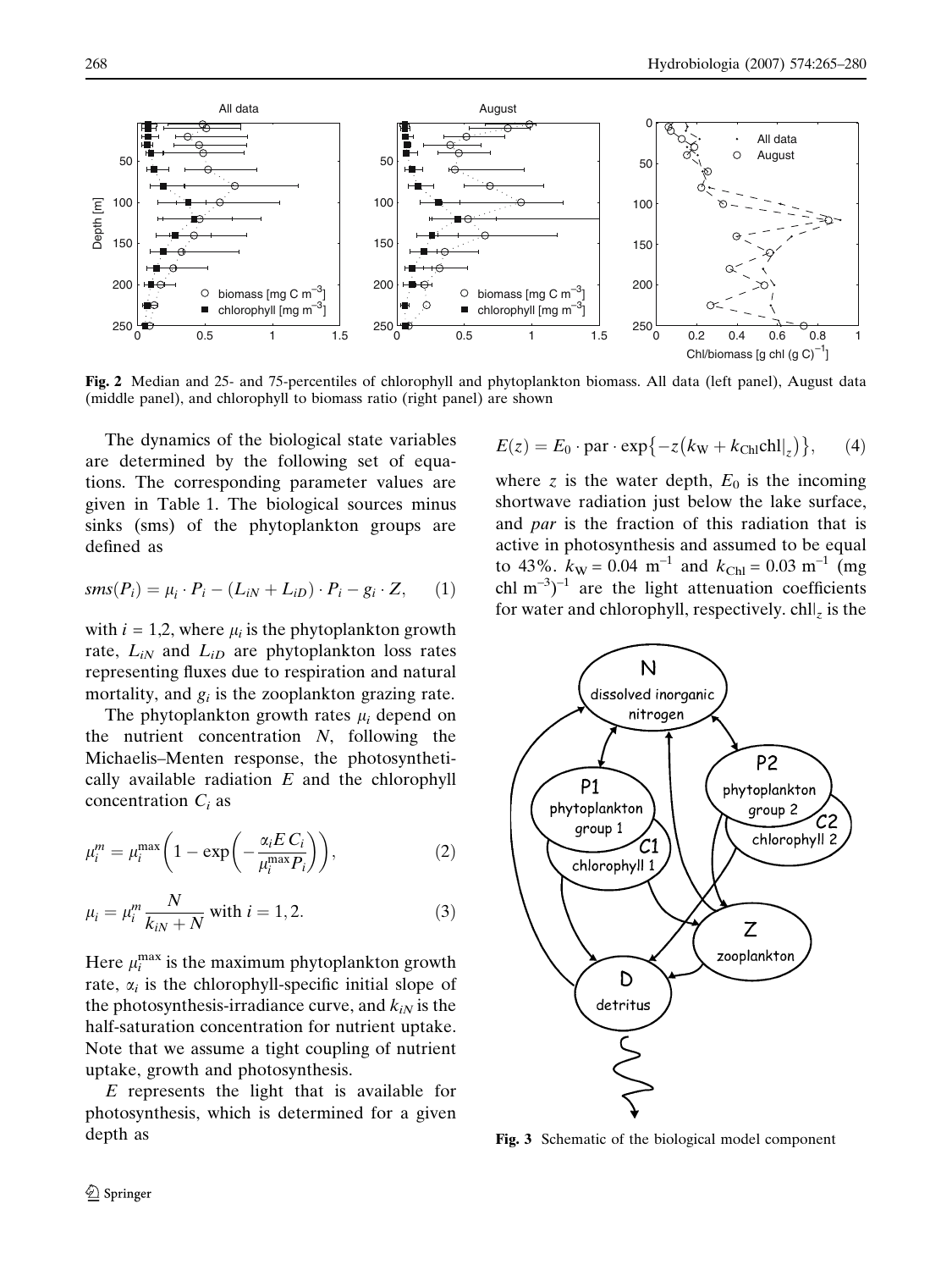Table 1 Biological model parameters used in this study and range of published parameter values. N.D. denotes nondimensional parameter

| Symbol                               | Description                                                                            | Value | Unit                                                           | Range                                   |
|--------------------------------------|----------------------------------------------------------------------------------------|-------|----------------------------------------------------------------|-----------------------------------------|
| $\mu_1^{\rm max}$                    | maximum growth rate of $P_1$                                                           | 1.50  | $d^{-1}$                                                       | $0.62^{\rm a} - 3.0^{\rm b}$            |
| $\mu_2^{\max}$                       | maximum growth rate of $P_2$                                                           | 0.85  | $d^{-1}$                                                       | $0.62^{\rm a} - 3.0^{\rm b}$            |
| $k_{IN}$                             | half-saturation concentration for nutrient-uptake of $P_1$                             | 0.01  | mmol $N \text{ m}^{-3}$                                        | $0.0005 - 3.86$ <sup>c</sup>            |
| $k_{2N}$                             | half-saturation concentration for nutrient-uptake of $P_2$                             | 0.01  | mmol N $m^{-3}$                                                | $0.0005 - 3.86$ <sup>c</sup>            |
| $\alpha_1$                           | chlorophyll-specific initial slope of the photosynthesis-<br>irradiance curve of $P_1$ | 0.05  | mol N (g chl) <sup>-1</sup> (W m <sup>-2</sup> ) <sup>-1</sup> | $0.007 - 0.13$ <sup>d</sup>             |
| $\alpha_2$                           | chlorophyll-specific initial slope of the photosynthesis-<br>irradiance curve of $P_2$ | 0.7   | mol N (g chl) <sup>-1</sup> (W m <sup>-2</sup> ) <sup>-1</sup> | $0.007 - 0.13$ <sup>d</sup>             |
| $\Theta$ <sup>max</sup> <sub>1</sub> | maximum ratio of chlorophyll to biomass of $P_1$                                       | 0.5   | g chl $(mol N)^{-1}$                                           | maximum $5.6^{\circ}$                   |
| $\Theta$ <sup>max</sup> <sub>2</sub> | maximum ratio of chlorophyll to biomass of $P_2$                                       | 6.0   | g chl (mol $N$ ) <sup>-1</sup>                                 | maximum $5.6^{\circ}$                   |
| $L_{1N}$                             | loss rate from $P_1$ to N                                                              | 0.13  | $\mathrm{d}^{-1}$                                              | $0.02^{i}-0.1^{g}$                      |
| $L_{1D}$                             | loss rate from $P_1$ to D                                                              | 0.06  | $d^{-1}$                                                       | $0.05 - 0.2$ <sup>f</sup>               |
| $L_{2N}$                             | loss rate from $P_2$ to N                                                              | 0.15  | $d^{-1}$                                                       | $0.02^{i}-0.1^{g}$                      |
| $L_{2D}$                             | loss rate from $P_2$ to D                                                              | 0.15  | $d^{-1}$                                                       | $0.05 - 0.2$ <sup>f</sup>               |
| $g_{max}$                            | maximum grazing rate                                                                   | 0.25  | $d^{-1}$                                                       | $0.5^{\rm g} - 1.0^{\rm h}$             |
| $K_3$                                | half-saturation concentration for grazing                                              | 0.1   | mmol N $m^{-3}$                                                | $0.75^{i} - 1.89^{j}$                   |
| $P_I$                                | grazing preference for $P_1$                                                           | 0.2   | N.D.                                                           |                                         |
| P <sub>2</sub>                       | grazing preference for $P_2$                                                           | 0.8   | N.D.                                                           |                                         |
| $L_{ZN}$                             | loss rate from $Z$ to $N$                                                              | 0.1   | $d^{-1}$                                                       | $0.04g-15.0j$                           |
| $L_{ZD}$                             | loss rate from $Z$ to $D$                                                              | 0.1   | $d^{-1}$                                                       | $0.04g-15.0j$                           |
| $W_D$                                | sinking rate of $D$                                                                    | 0.5   | $m d^{-1}$                                                     | $0.009k-101$                            |
| r                                    | remineralization rate for $D$                                                          | 0.3   | $d^{-1}$                                                       | $0.05^{\mathrm{k}} - 0.18^{\mathrm{m}}$ |

<sup>a</sup> Taylor, 1988

<sup>b</sup> Anderson et al., 1987

<sup>c</sup> Moloney & Field, 1991

- <sup>d</sup> Geider et al., 1997
- <sup>e</sup> Geider et al., 1998
- <sup>f</sup> Taylor et al., 1991
- <sup>g</sup> Wroblewski, 1989
- <sup>h</sup> Fasham, 1995
- <sup>i</sup> Palmer & Totterdell, 2001
- <sup>j</sup> Ross et al., 1994
- <sup>k</sup> Moskilde, 1996
- $<sup>1</sup>$  Fasham, 1993</sup>
- <sup>m</sup> Jones & Henderson, 1986

mean chlorophyll concentration above the actual depth z and is determined by integrating over  $C_1$  and  $C_2$  as

$$
\text{ch1}|_{z} = \frac{1}{z} \int_{0}^{z} (C_1 + C_2) \, \text{d}z'. \tag{5}
$$

The chlorophyll concentrations are determined following the photoacclimation model of Geider et al. (1996, 1997)

$$
sms(C_i) = \rho_i \mu_i P_i - L_{iD} C_i - g_i Z \frac{C_i}{P_i},
$$
\n
$$
(6)
$$

with

$$
\rho_i = \Theta_i^{\max} \left( \frac{\mu_i P_i}{\alpha_i EC_i} \right). \tag{7}
$$

 $\Theta_i^{\text{max}}$  is the maximum ratio of chlorophyll to biomass (in units of nitrogen) of phytoplankton group *i*.  $\rho_i$  represents the fraction of growth of phytoplankton  $i$  that is devoted to chlorophyll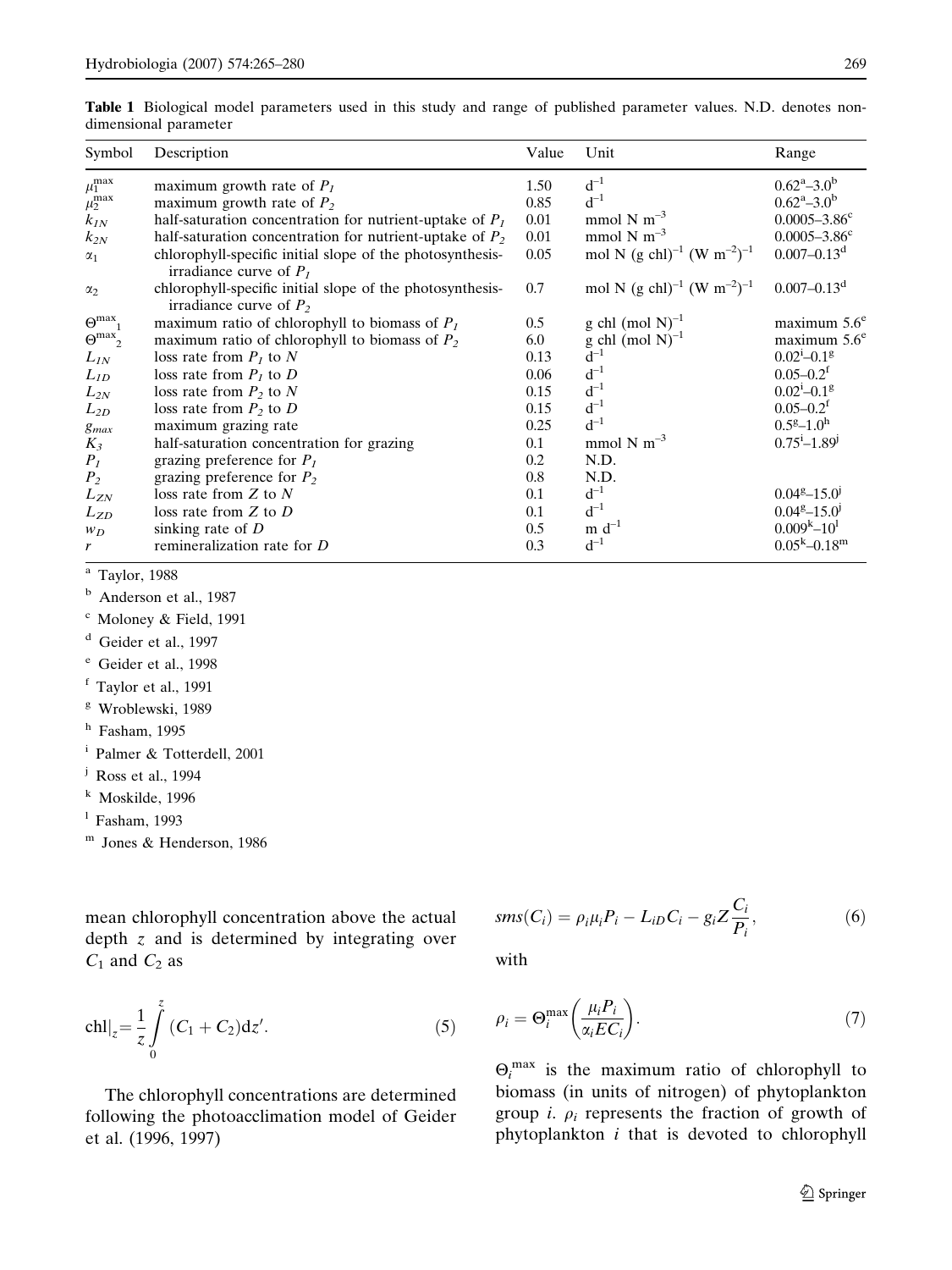synthesis and is regulated by the ratio of achieved-to-maximum potential photosynthesis  $(\mu_i P_i)/(\alpha_i EC_i)$  (Geider et al., 1997).

The zooplankton dynamics are determined by

$$
sms(Z) = (g_1 + g_2) Z - (L_{ZN} + L_{ZD}) Z, \tag{8}
$$

$$
g_i = g_{\text{max}} \frac{p_i P_i}{k_3 + p_1 P_1 + p_2 P_2} \tag{9}
$$

where  $i = 1,2$ .  $g_{\text{max}}$  is the maximum grazing rate,  $p_i$  are the grazing preferences (note that  $0 < p_1$ ,  $p_2 < 1$  and  $p_1 + p_2 = 1$ ,  $k_3$  is the half-saturation concentration of grazing, and  $L_{ZN}$  and  $L_{ZD}$  are the zooplankton excretion and mortality rates.

The sources and sinks of the detrital pool are given by

$$
sms(D) = L_{1D}P_1 + L_{2D}P_2 + L_{ZD}Z
$$

$$
-rD - w_D \frac{\partial D}{\partial z},
$$
(10)

where  $r$  is the remineralization rate of detrital matter and  $w_D$  is the sinking rate.

The nutrient equation follows as

$$
sms(N) = -\mu_1 P_1 - \mu_2 P_2 + L_{1N} P_1 + L_{2N} P_2 + L_{2N} Z + rD.
$$
\n(11)

## The physical model

The biological model is coupled to a one-dimensional physical model such that the evolution of any biological scalar  $X$  is given by

$$
\frac{\partial X}{\partial t} = \frac{\partial}{\partial z} \left( k_z \frac{\partial X}{\partial z} \right) + \text{sms}(X),\tag{12}
$$

where  $t$  is time and  $z$  is water depth. The first term on the right-hand side is the turbulent flux of  $X$ , and the second term represents the biological sources minus sinks of  $X$ , including the sinking of particles defined in the previous section. The physical model component is an implementation of the turbulent mixing scheme developed by Large et al. (1994) to simulate the planetary boundary layer in oceanic applications. Given surface fluxes of wind stress, heat and

freshwater, the model predicts the evolution of the surface boundary layer depth, the vertical eddy diffusivity profile  $k_z(z)$ , and the vertical profiles of temperature  $T$  and salinity  $S$ . The turbulent mixing of  $T$ ,  $S$  and biological scalars in the surface boundary layer is controlled by finite eddy diffusivities which decrease below the boundary layer. The boundary layer depth represents the penetration depth of surface-generated turbulence and does not resemble a surface mixed layer a priori.

#### Model set up and forcing

The physical model is set up on an equidistant grid with 150 vertical levels of 4 m thickness. The model is forced with hourly values of the surface wind stress, the net shortwave radiation, the net longwave radiation, and sensible and latent heat fluxes. No evaporation or precipitation is included. Wind stress and heat fluxes were either measured directly or estimated from continuous measurements at one of the two meteorological stations located on a tower at the southwest caldera rim and on a buoy in the North Basin of the lake. The  $u$  and  $v$  components of the wind stress were determined from hourly averages of wind speed and direction. The net shortwave radiation was estimated from measurements of the downwelling shortwave radiation at the rim station and a parameterization of albedo following Payne (1972). The downwelling radiation at the rim was corrected to account for the shading effect of the caldera walls on the lake surface by a simple geometric argument. The net longwave heat flux is given by the downwelling longwave heat flux minus the longwave back radiation which was determined assuming the lake radiates like a grey body. The downwelling longwave heat flux was determined by a bulk parameterization depending on air temperature, water vapor pressure (determined from measurements of air temperature and relative humidity) and a cloudiness parameterization. The sensible heat flux was determined from the difference between the lake surface and air temperatures based on the bulk formula of Large & Pond (1982). The latent heat flux was determined from the evaporation rate following Large & Pond (1982).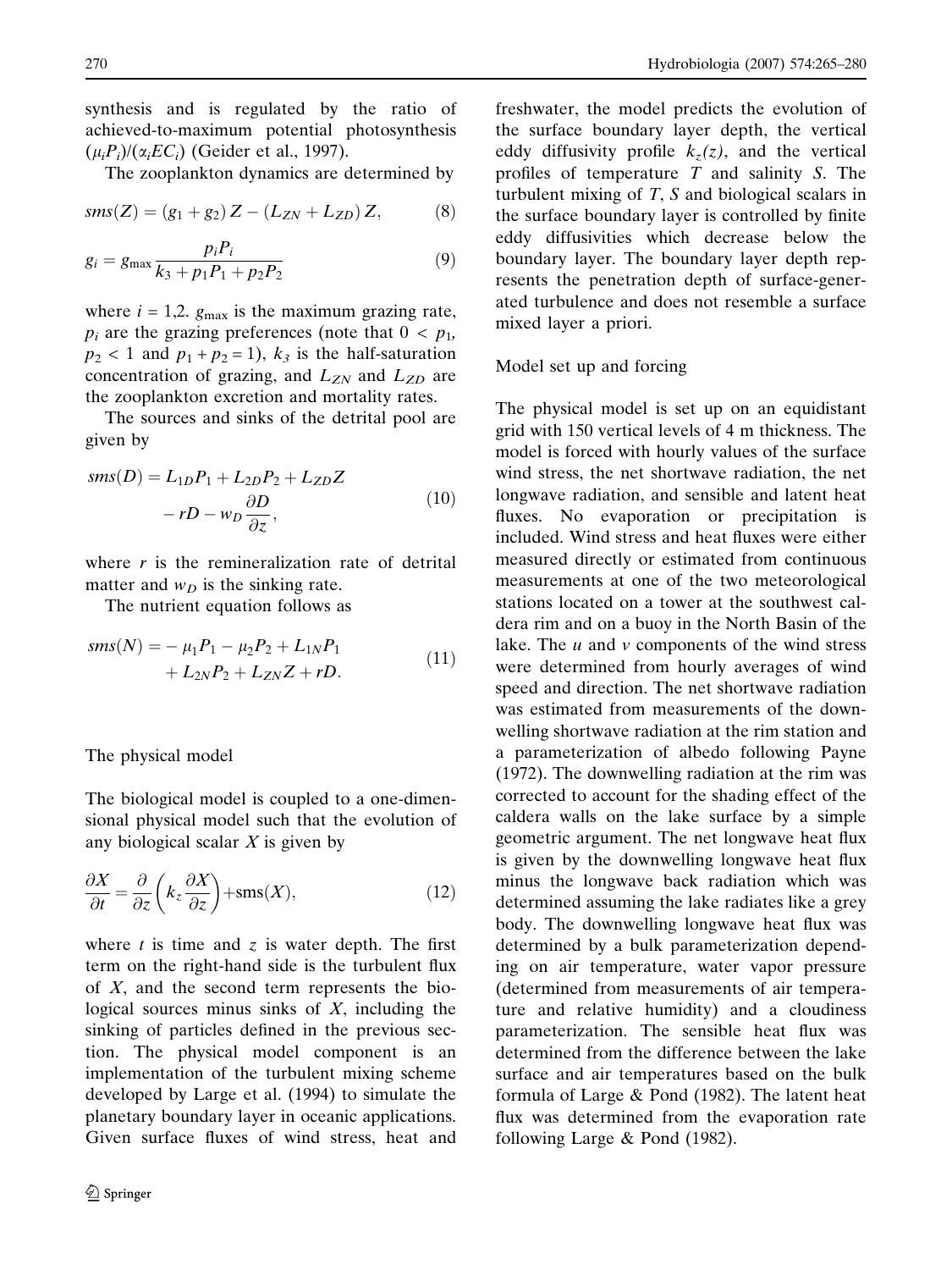Note that our model does not include the atmospheric precipitation of nitrogen and the nitrogen loss due to burial in the sediment and seepage. However, as the input from precipitation and the loss by burial and seepage balance (Dymond et al., 1996), this does not affect the overall nitrogen inventory of the lake. The initial conditions for the biological variables were obtained as follows:  $N$  was defined by interpolating the mean profile all available nitrate and ammonium data onto the model grid, while all other biological variables were set to 0.01 mmol N  $m^{-3}$ . The model was then started on January 1 and run for 3 year to allow an adjustment to the initial conditions. All the results discussed here are from the third year of the simulation.

#### Limnological data

Water samples were collected from the RV Neuston at station 13 (42°56′ N 122°06′ W, located at the deepest part of Crater Lake) between June 1988 and September 2001. Nitrate and ammonia were measured by automated cadmium reduction and phenate calorimetric methods, respectively, and a Technicon autoanalyzer (Larson et al., 1996a). Chlorophyll concentrations were determined by fluorometry after filtration of samples onto  $0.45$ -µm pore-size filters and extraction with 90% acetone. Phytoplankton were preserved with Lugol's solution and concentrated by gravity settling (96 h). Cells  $> 1 \mu m$  were identified and counted by means of inverted microscopy. Biovolume conversion factors were determined for each taxon by geometric approximation (McIntire et al., 1996). We converted biovolume to biomass (in units of carbon) by applying the following formula: cell C =  $0.142$  volume<sup> $0.996$ </sup> [pg C  $\mu$ m<sup>-3</sup>] for each taxon. The conversion formula has been obtained by Rocha & Duncan (1985) by fitting 47 determinations of cell carbon and cell volume for 25 freshwater algal species.

Zooplankton samples were obtained by vertical towing of a  $64$ -µm mesh-size tow net. Zooplankton were diluted with pre-filtered lake water, preserved with 4% formaldehyde/4% sucrose, concentrated by gravity settling (24 h), and counted by means of inverted microscopy (Larson et al., 1996b). Zooplankton weight conversion factors were estimated for each taxon from dried animals and used to convert organism densities to dry weight biomass (Larson et al., 1993). Here we converted from dry weight to biomass in units of carbon and nitrogen assuming that carbon constituted 48\% and nitrogen 10% of dry weight respectively (Andersen & Hessen 1991; Brett et al., 2000).

# **Results**

We present model results of a simulation for 1995 in comparison with observations. The simulated annual evolution of vertical distributions of the phytoplankton groups, total chlorophyll and zooplankton are shown in Fig. 4. Quantitative comparisons of the simulated concentrations with mean observations are given in Figs. 5–7.

The simulated total phytoplankton biomass is low from January through March. The biomass of phytoplankton group 2 (comprised of chlorophyta, chrysophyta, cryptomonads and cyanobacteria) starts to increase in April with increasing solar radiation before the upper water column stratifies thermally. Phytoplankton group 1 (diatoms and dinoflagellates) does not increase until thermal stratification is established in late May/early June (Fig. 4). During the stratified period in summer and early fall a marked vertical structure persists. The phytoplankton groups 1 and 2 express pronounced vertical maxima in the upper 40 m, and between 50 and 80 m, respectively (Figs. 4, 5). The low biomass in January and the vertical distribution of  $P_1$  and  $P_2$  compare well with the observed biomass of the ''surface'' and ''deep'' groups (Fig. 5). In particular, the profiles of phytoplankton group 2 agree remarkably well with the observed mean profiles of the ''deep group'' from June through September. The simulated vertical structure of phytoplankton group 1 agrees qualitatively with mean profiles of the ''shallow group,'' but the absolute surface concentrations are overestimated by our model in June and July.

The simulated chlorophyll profiles have a vertical maximum at about 120 m from June through August, about 50 m below the vertical maximum of phytoplankton group 2 (Figs. 4–6). The vertical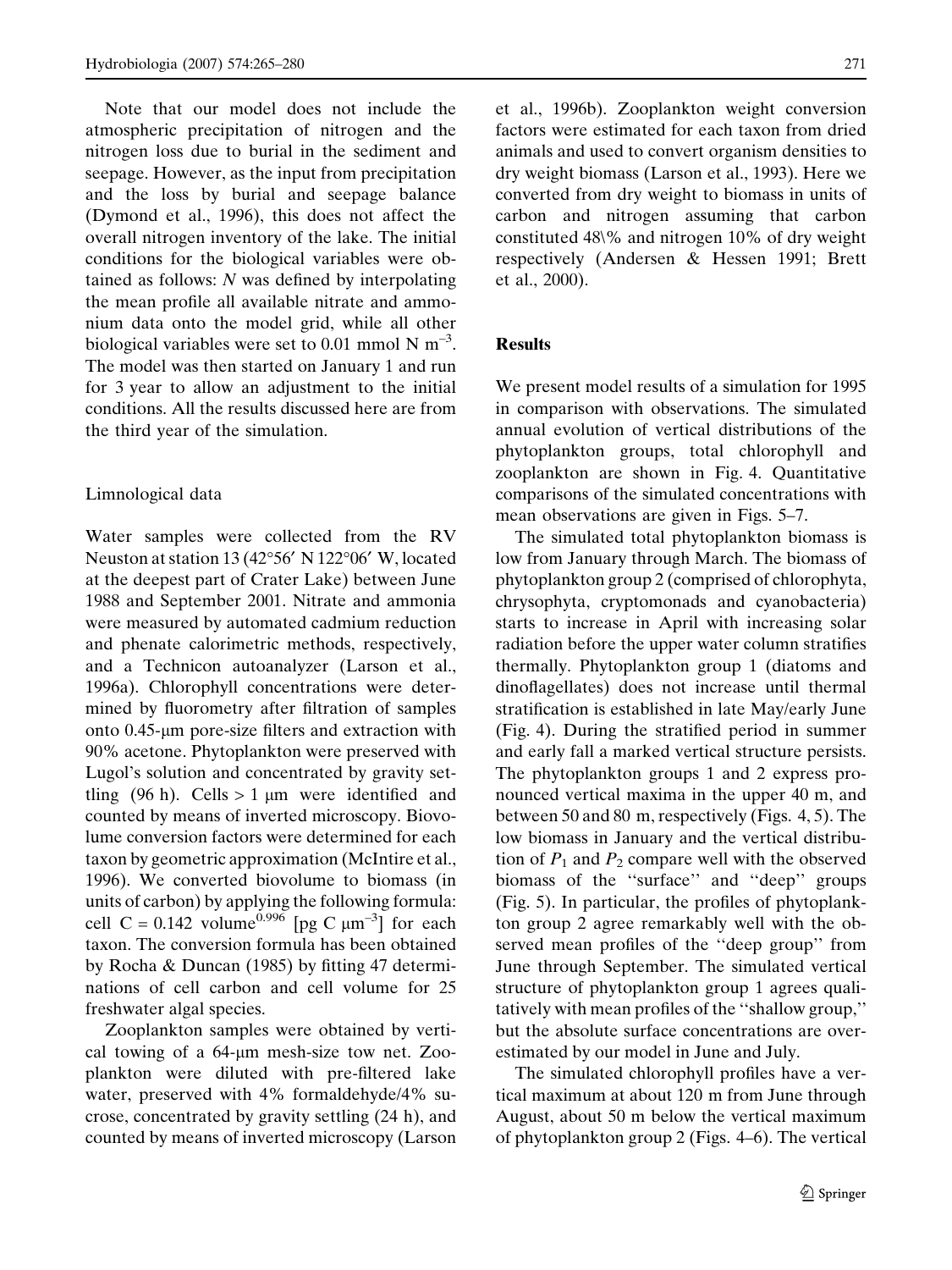

Fig. 4 Simulated evolution of phytoplankton groups 1 and 2, total chlorophyll and zooplankton concentrations in the upper 250 m of the water column. The white line represents the depth of the simulated surface boundary layer

distribution of the simulated chlorophyll concentrations, which are low at the surface and increase monotonically to the deep maximum, agrees well with mean profiles of extracted chlorophyll (Fig. 6), but the absolute chlorophyll values are overestimated by the model.

The zooplankton concentrations are highest between 40 and 80 m and increase over the course of the growing season (Fig. 4). The magnitude of zooplankton biomass compares well with observed values, but a discrepancy in the vertical structure is apparent (Fig. 7). Some zooplankton species in Crater Lake exhibit diel vertical migrations with displacements between 20 and 40 m (Larson et al. 1993, 1996b). This behavior is not easily accounted for in the model but may explain the apparent discrepancy in vertical structure between simulated and observed zooplankton.

In summary, the model captures essential features of the system. Quantitative discrepancies exist and may stem from unresolved and/or poorly quantified processes.

# **Discussion**

We now discuss the seasonal evolution of vertical mixing and thermal stratification and its implications for the distribution of nutrients and plankton (section Physical controls of nutrient and plankton dynamics); suggest biochemical and bio-optical factors that contribute to the vertical structure of phytoplankton during the stable period in summer and early fall (section Biological factors for the vertical distribution of biomass and chlorophyll); and discuss a nitrogen budget for the watercolumn of Crater Lake (section Nitrogen budget).

Physical controls of nutrient and plankton dynamics

Vertical mixing exerts important controls on the biological system, i.e., it affects nutrient supply to the euphotic zone, phytoplankton spatial distributions and light levels received by the phytoplankton community. We briefly describe the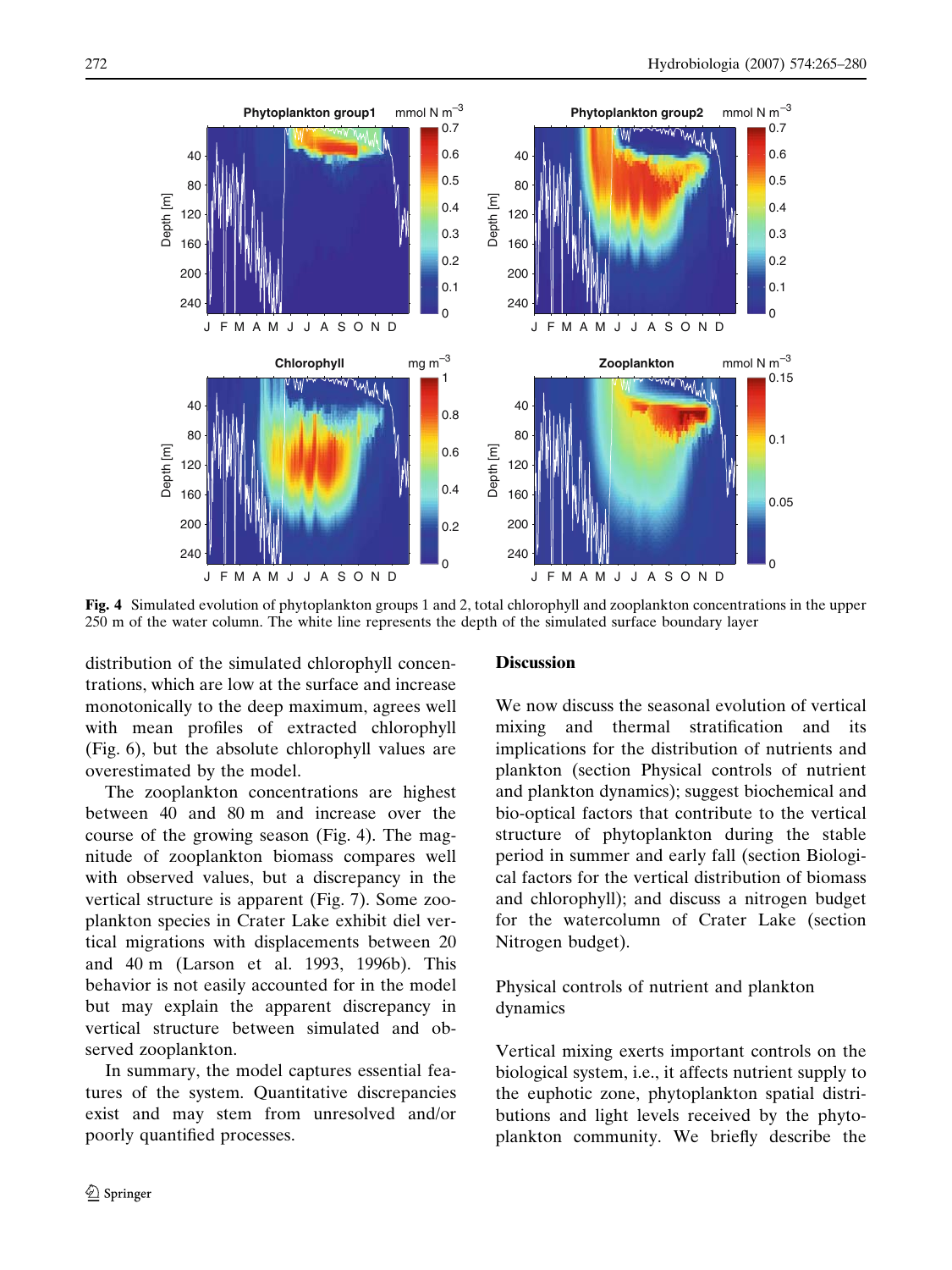



Fig. 5 Simulated phytoplankton concentrations given as monthly means (solid and dashed lines) in comparison with medians of observed phytoplankton biomass (diamonds). P1 (open diamonds and solid lines) includes

annual evolution of vertical mixing and stratification.

In winter and early spring the upper portion of Crater Lake (upper 200–250 m) is relatively well mixed. The water column is isothermal at two distinct events—once in early winter and once in early spring (McManus et al., 1993; Crawford & Collier 1997). The timing of these isothermal events and the intensity of mixing at a given time are determined by the current thermal structure and the surface wind stresses and heat fluxes. In

diatoms and dinoflagellates. P2 (filled diamonds and dashed lines) includes chlorophyta, chrysophyta, cryptomonads and cyanobacteria

fall decreasing solar radiation and surface cooling erode the summer thermocline and produce cool, dense surface water that is convected. Convective mixing continues until the temperature of maximum density (about  $4 °C$ ) is reached. At this point the upper part of the water column is isothermal and a direct exchange of water between the upper and deep portions of the lake is possible. Continued cooling of surface water below the temperature of maximum density leads to inverse thermal stratification. Heating in early spring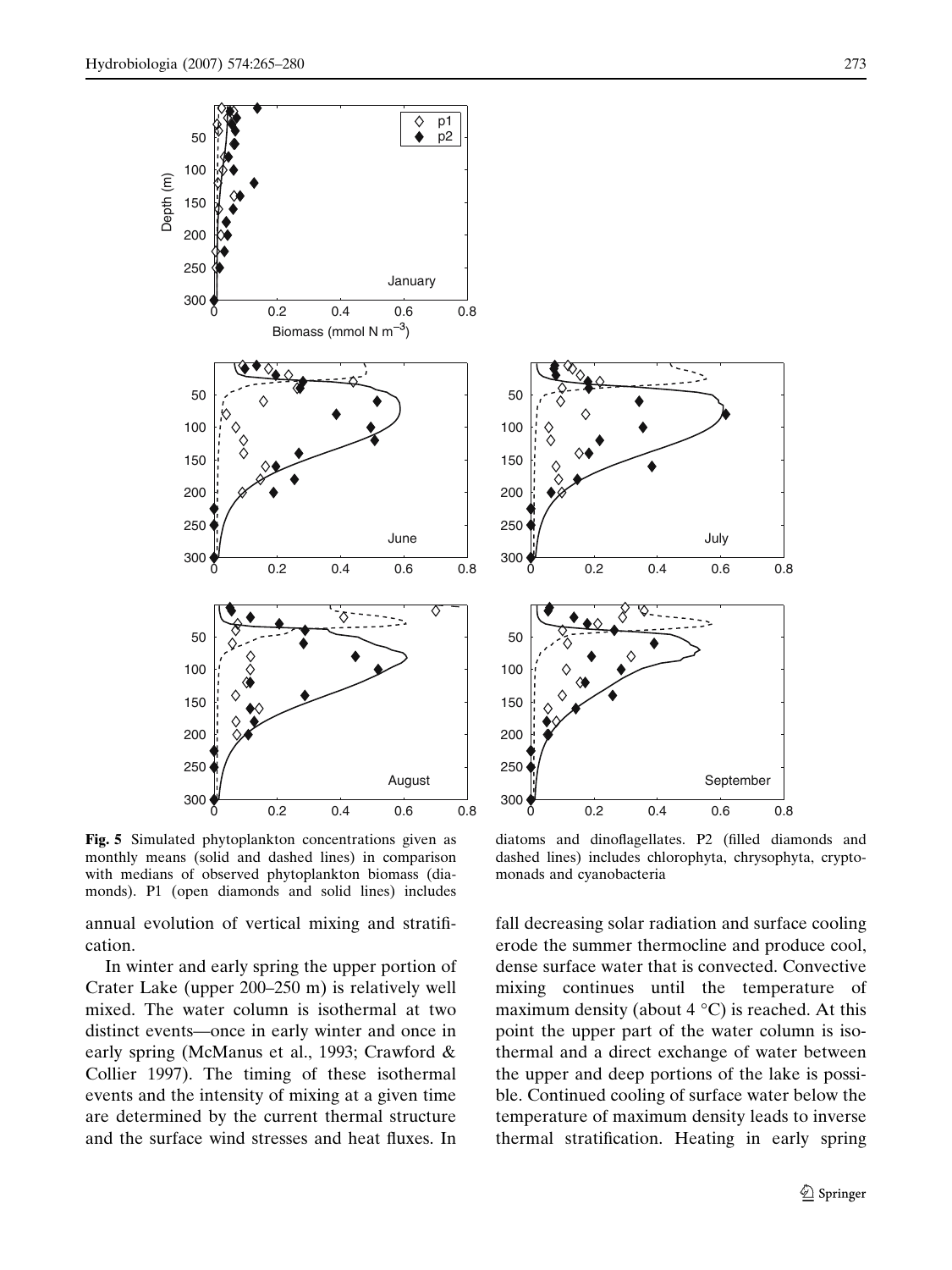

Fig. 6 Simulated chlorophyll concentrations given as monthly means (solid lines) in comparison with observed chlorophyll data plotted as median with 25- and 75-percentiles (squares)

results in convective mixing until the temperature of maximum density is reached again—the second isothermal event. Subsequent heating leads to pronounced thermal stratification in summer. This evolution of convection and inverse thermal stratification is typical for high latitude systems below 20 PSU (e.g., Fennel, 1999; Botte & Kay, 2000).

The history of winter mixing affects processes in the euphotic zone in two important ways:(i) the most significant input of inorganic nutrients from the deep lake occurs during the isothermal periods (Dymond et al., 1996; Crawford & Collier, 1997); and (ii) as microorganisms are mixed vertically the photosynthetically active radiation (PAR) received by the phytoplankton community is strongly determined by mixing depth (Sverdrup, 1953). According to Sverdrup (1953) net phytoplankton growth in spring can only occur when the depth of vertical mixing is shallower than the critical depth (the depth at which the depth-integrated phytoplankton growth equals depth-integrated respiration). In other words, net phytoplankton growth in spring can only occur in Crater Lake after the temperature of maximum density is exceeded and convective mixing ceases—a link that has been demonstrated for the spring bloom in the Baltic Sea (Fennel, 1999). Consistent with this concept phytoplankton biomass increases in our simulation only in April after the temperature of maximum density is exceeded in late March.

In summer a strong seasonal thermocline is established between 20 and 30 m depth and effectively limits vertical exchange. The vertical transport of nutrients is at a minimum and particles are not displaced vertically by advective forcings other than their own buoyancy forcing. The vertical transport of nitrate is restricted to turbulent diffusion. Since nitrate concentrations in the upper 100 m are low without a notable vertical gradient, a significant diffusive input to the euphotic zone can only occur below 100 m. Due to the stable stratification, microorganisms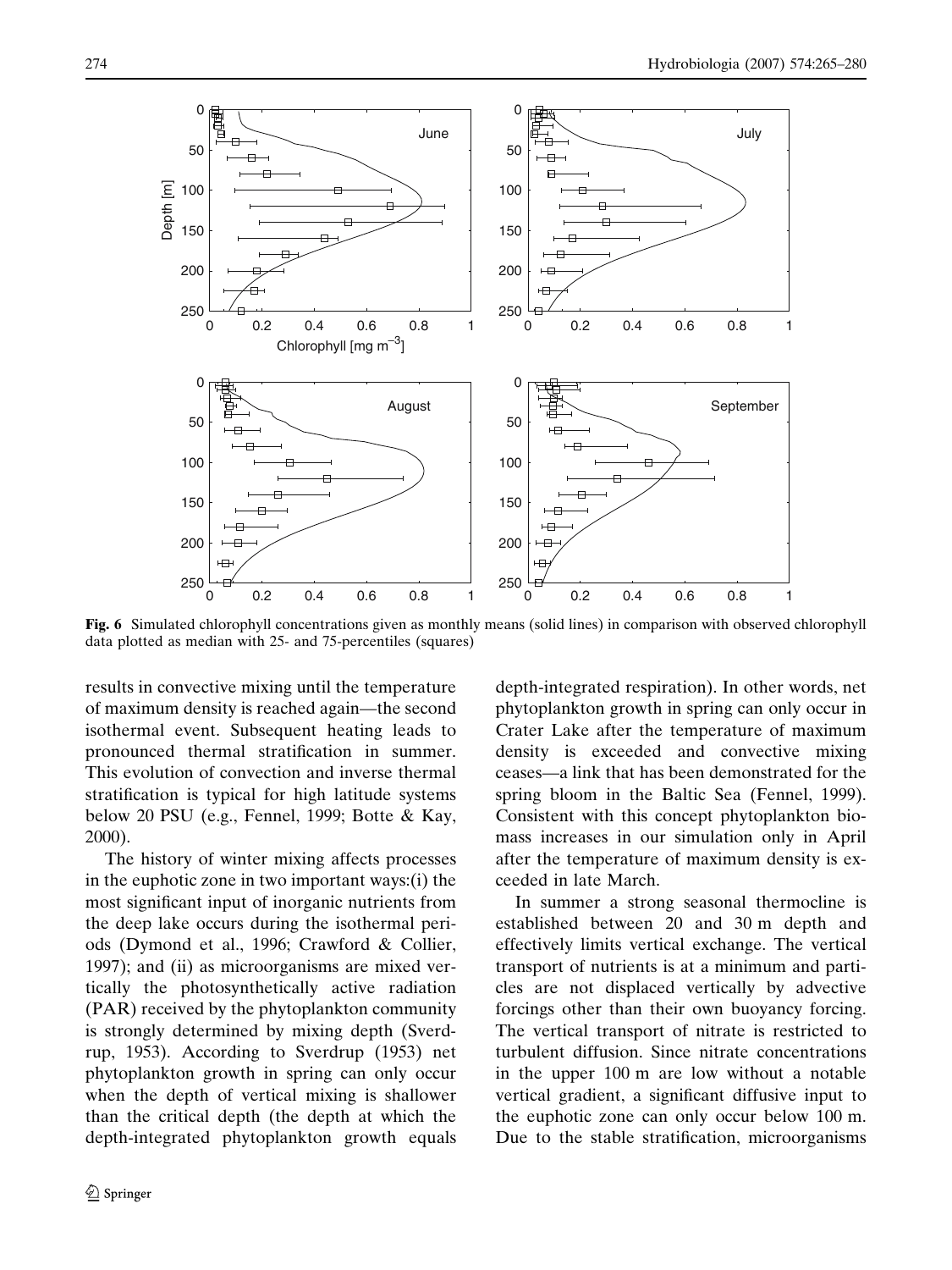

Fig. 7 Stimulated zooplankton concentrations given as monthly means (solid lines) in comparison with observed zooplankton biomass plotted as median with 25- and 75-percentiles (squares)

can maintain their vertical position allowing for the observed and simulated dominance of distinct species groups at different depths (McIntire et al., this issue: Fig. 5).

# Biological factors for the vertical distribution of biomass and chlorophyll

Our model captures a separation between the vertical maxima of phytoplankton biomass and chlorophyll (by up to 50 m) and the vertical differentiation between the phytoplankton functional groups 1 and 2 in agreement with observations. General criteria that determine the vertical structure of phytoplankton biomass and chlorophyll in stable, oligotrophic environments were discussed recently in Fennel & Boss (2003). We suggested that the particle maximum and the chlorophyll maximum are generated by fundamentally different processes. Photoacclimation results in a deep chlorophyll maximum vertically separated from the biomass maximum. During stable conditions in summer and early fall, this vertical separation is pronounced in Crater Lake. The inclusion of photoacclimation in our model results in a vertical separation similar to the one observed. The location of the chlorophyll maximum is ultimately determined by light attenuation and the physiological ability of phytoplankton to increase their cellular chlorophyllto-biomass ratio. The particle maximum on the other hand, is determined by the balance between biomass growth and losses including respiration, grazing, mortality, and divergence in sinking velocity.

Under steady-state conditions the biomass maximum is located at the depth where growth and losses equal (Riley et al., 1949; Fennel & Boss, 2003). This criterion can be derived as follows. Assuming that growth, biological losses (due to respiration, mortality and grazing), sinking and vertical mixing are the main processes determining the distribution of phytoplankton, a general 1D phytoplankton equation can be written as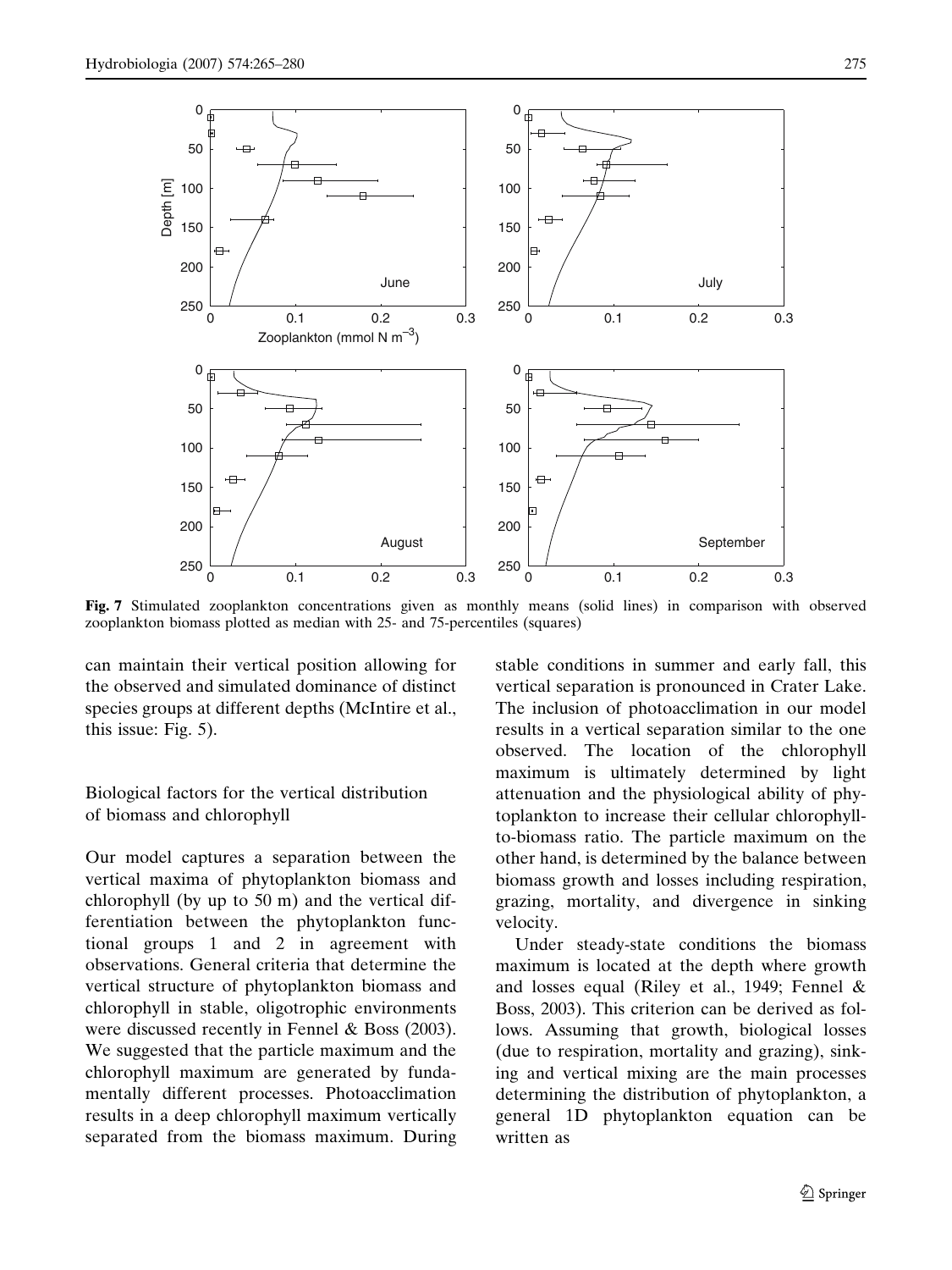$$
\frac{\partial P}{\partial t} + \frac{\partial (wP)}{\partial z} = (\mu - R)P + \frac{\partial}{\partial z} \left( k_z \frac{\partial P}{\partial z} \right).
$$
 (13)

Here  $P$  represents the phytoplankton biomass,  $w$ the phytoplankton settling velocity,  $\mu$  the growth rate, R the rate of biological losses including respiration, mortality and grazing, and  $k_z$  the eddy diffusion coefficient. We want to solve Eq. 13 for steady state conditions, in which case the first term can be neglected and the equation simplifies to

$$
\frac{d(wP)}{dz} = (\mu - R)P + \frac{d}{dz}\left(k_z \frac{dP}{dz}\right).
$$
 (14)

The condition for the location of a vertical phytoplankton maximum  $P(z_{\text{max}})$  then follows as

$$
\left. \frac{\partial P}{\partial z} \right|_{z_{\text{max}}} = 0 \tag{15}
$$

$$
\Rightarrow \left(\mu - R - \frac{\mathrm{d}w}{\mathrm{d}z}\right) + k_z \frac{\mathrm{d}^2 P(z_{\text{max}})}{\mathrm{d}z^2} = 0. \tag{16}
$$

Since the particle maximum is usually located in a region with low diffusivity we neglect the diffusive flux term in Eq. 16 and obtain

$$
\mu - R - \frac{\mathrm{d}w}{\mathrm{d}z} = 0. \tag{17}
$$

In other words, at the particle maximum the community growth rate  $\mu$  equals the sum of the biological losses  $R$  and the divergence of particles due to changes in the settling velocity. This criterion can be applied to the phytoplankton groups 1 and 2 to predict the location of their vertical maxima (Fig. 8).

In our model the growth and loss term profiles of both phytoplankton groups differ mainly due to different parameter choices for the initial slope of the PI-curve  $\alpha_{\text{chl}}$  and the maximum growth rate  $\mu_{\text{max}}$  (see Table 1), although grazing and respirative losses differ as well. The higher maximum growth rate of group 1 results in an advantage at high light levels near the surface, while the larger initial slope of phytoplankton group 2 is advantageous at lower light levels deeper in the water column. Unfortunately, no data are available on the light-physiological parameters of the algae



Fig. 8 Mean July biomass of phytoplankton groups 1 and 2 (solid lines) and sum of their growth, respiration, grazing, mortality and diffusion terms on an arbitrary scale (dashed lines). The vertical biomass maxima occur where sources and sinks are equal as indicated by the circles

present in Crater Lake. Data from oceanic algae, however, are consistent with our parameter choices for  $\alpha_{\text{ch1}}$  and  $\mu_{\text{max}}$ . Geider et al. (1997) collected photo-physiological parameters of 15 different marine algae from a wide range of environments (obtained from a total of 19 studies). We calculated the mean values of  $\mu_{\text{max}}$  and  $\alpha_{\text{chl}}$  for the 8 bacillariophyta and 11 chrysophyta included in this collection. The mean  $\mu_{\text{max}}$  equals  $3.6 \pm 1.3$  d<sup>-1</sup> and  $1.3 \pm 0.9$  d<sup>-1</sup> for bacillariophyta and chrysophyta, respectively, and the mean  $\alpha_{\text{ch}}$ equals  $0.05 \pm 0.36$  mol N (g chl W m<sup>-2</sup>)<sup>-1</sup> and  $0.054 \pm 0.34$  mol N (g chl W m<sup>-2</sup>)<sup>-1</sup> for bacillariophyta and chrysophyta, respectively. Consistent with our parameter choices the mean maximum growth rate is significantly higher for the bacillariophyta. There is no significant difference in  $\alpha_{\text{chl}}$  between both divisions, due to large variations between different taxa. Moore & Chisholm (1999) have shown that different isolates of Prochlorochoccus express distinct photophysiological parameters. Comparing 10 different isolates they found two clusters: a high-light adapted group that had higher maximum lightsaturated growth rates (corresponding to  $\mu_{\text{max}}$ ) and lower growth efficiencies under sub-saturating light intensities (corresponding to  $\alpha_{\text{ch}}$ ) than the low-light adapted group. These distinct ecotypes have been found to coexist in the same water column.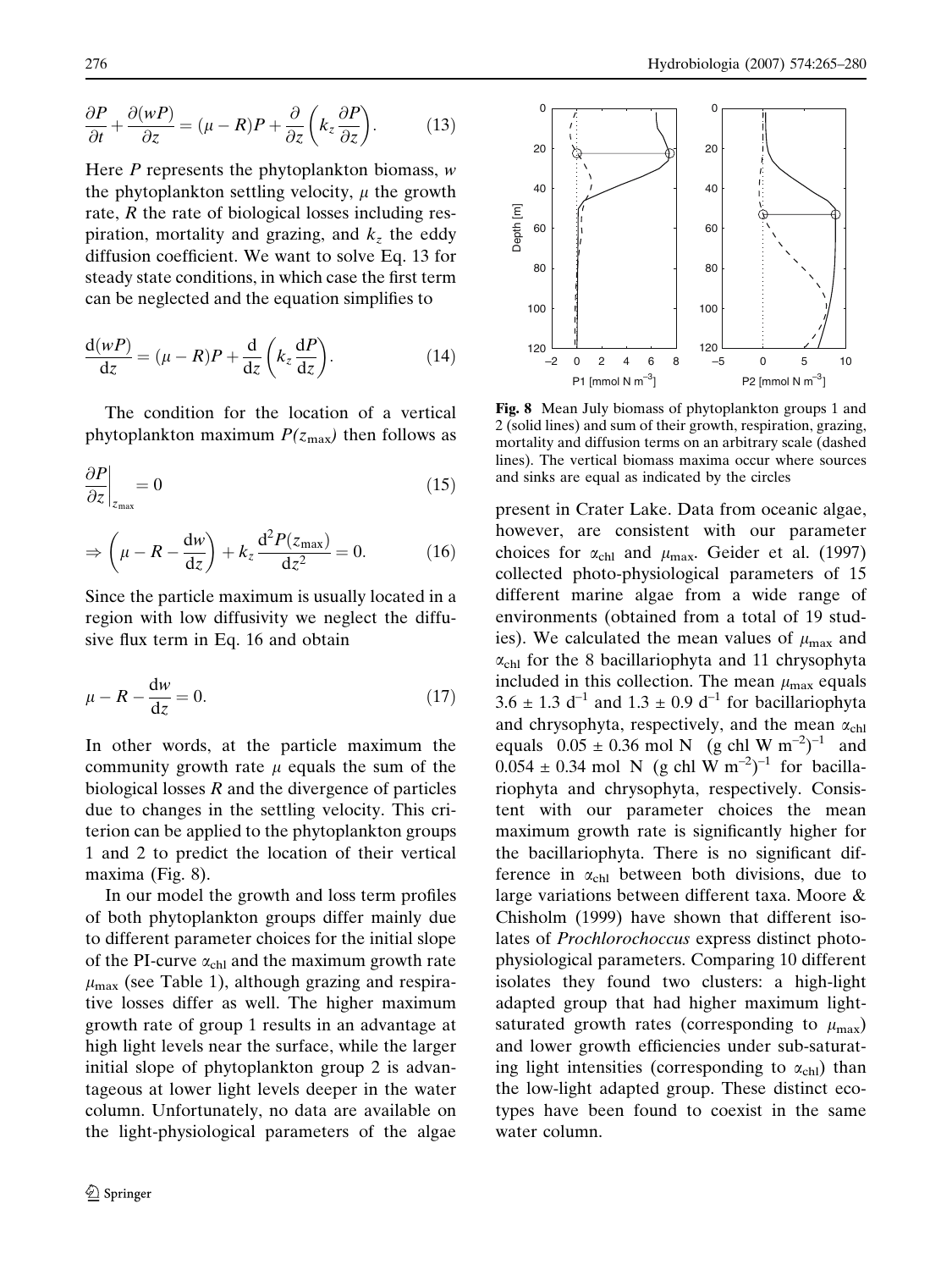A potentially strong selective factor in the epilimnion in Crater Lake, not considered in our model is ultra-violet (UV) radiation. UV radiation is a significant stressor in aquatic environments. In Crater Lake, UV levels are particularly high. Incident UV radiation is elevated due to the high altitude and attenuation in the water column is small because concentrations of colored dissolved organic matter are low (Boss et al., this issue). Widely observed deleterious effects of UV on planktonic microorganisms include inhibition of photosynthesis (Lorenzen, 1979; Cullen et al., 1992; Smith et al., 1992) and bacterial heterotrophic potential (Herndl et al., 1993), and damage of DNA (Karentz et al., 1991). Two physiological acclimation mechanisms that decrease algal sensitivity to UV are efficient repair of photodamage, and the synthesis of photoprotective pigments (Litchman et al., 2002). In Crater Lake, the efficiency of both of these acclimation mechanisms is likely compromised by nitrogen limitation which has been observed to significantly depress the potential to repair photodamage and, to a lesser extent, the synthesis of photoprotective pigments (Litchman et al., 2002).

Despite the nitrogen limitation in Crater Lake, microorganisms in the epilimnion contain photoprotective pigments (Lisa Eisner, personal comm.). The usefulness of these pigments in decreasing sensitivity to UV radiation is strongly linked to organism size: for picoplankters (ra- $\mathrm{d}i$   $\leq 1$   $\mu$ m) pigment sunscreens are not of any relevance for photoprotection, but for microplankter (cell radii  $> 10 \mu m$ ) these sunscreens can be very effective (Garcia-Pichel, 1994). Consequently, cell size represents a selective criterion, favoring larger cells in the epilimnion. This is consistent with optical measurements of the slope of the beam attenuation spectrum which point to the dominance of larger cells near the surface than at the deeper biomass maximum (Boss et al., this issue).

#### Nitrogen budget

The simulated sinking flux of detritus at 200 m in our model is 92 mg N  $m^{-2}$  yr<sup>-1</sup>. This value agrees well with vertical particulate nitrogen fluxes from a sediment trap at 200 m measured between 1984 and 2002 (Dymond et al., 1996; Collier, R.W., unpublished data). The sediment trap data vary between 40 and 260 mg N  $m^{-2}$  yr<sup>-1</sup> with a mean of  $130 \pm 67$  mg N m<sup>-2</sup> yr<sup>-1</sup>. Note that our estimate is conservative as our model does not account for atmospheric inputs of nitrogen.

This agreement between simulated and observed fluxes stands in contrast to box-model estimates of vertical particle flux by Dymond et al. (1996), who found a significant discrepancy between estimated vertical particle fluxes and the sediment trap data. The authors derived an internal nitrogen budget, dividing Crater Lake into an upper and deep box (at 200 m) and formulating the nitrogen mass balance equations for both boxes as

$$
F_{\rm p} = F_{\rm a} + F_{\rm r} + F_{\rm u} - F_{\rm d} - F_{\rm sp, upper}
$$
\n<sup>(18)</sup>

and

$$
F_p = \frac{1}{1 - \alpha} \left( F_u - F_d + F_{\text{sp,deep}} \right). \tag{19}
$$

 $F<sub>p</sub>$  is the vertical flux of nitrogen due to settling particles.  $F_a$  and  $F_r$  are nitrogen sources to the upper box due to atmospheric inputs and runoff, respectively.  $F_u$  and  $F_d$  represent the nitrogen exchange between the upper and deep box due to upward mixing of deep-lake nutrients and downward mixing of surface nitrate pools, respectively.  $F_{\rm SD}$  is the seepage loss of nitrogen through the lake floor, split into seepage losses from the upper and deep portions,  $F_{sp,upper}$  and  $F_{sp,deep}$ . The sediment burial term  $F<sub>b</sub>$  is assumed to relate proportionally to the settling of particles  $F_p$  with  $\alpha$ representing the fraction of settling particles buried in the sediments  $(F_b = \alpha F_p)$ .

By inserting their best estimates of atmospheric, runoff and seepage inputs and losses, and a reasonable range of values for the burial fraction of settling particles into the right-hand-sides of Eqs. (18) and (19), Dymond et al. obtained model estimates for the vertical particle flux that were 2.5–10 times larger than the measured sediment trap fluxes. In their discussion the authors state that this discrepancy could be due to errors in the direct measurements, errors in their box-model assumptions, or unaccounted processes. They suggested a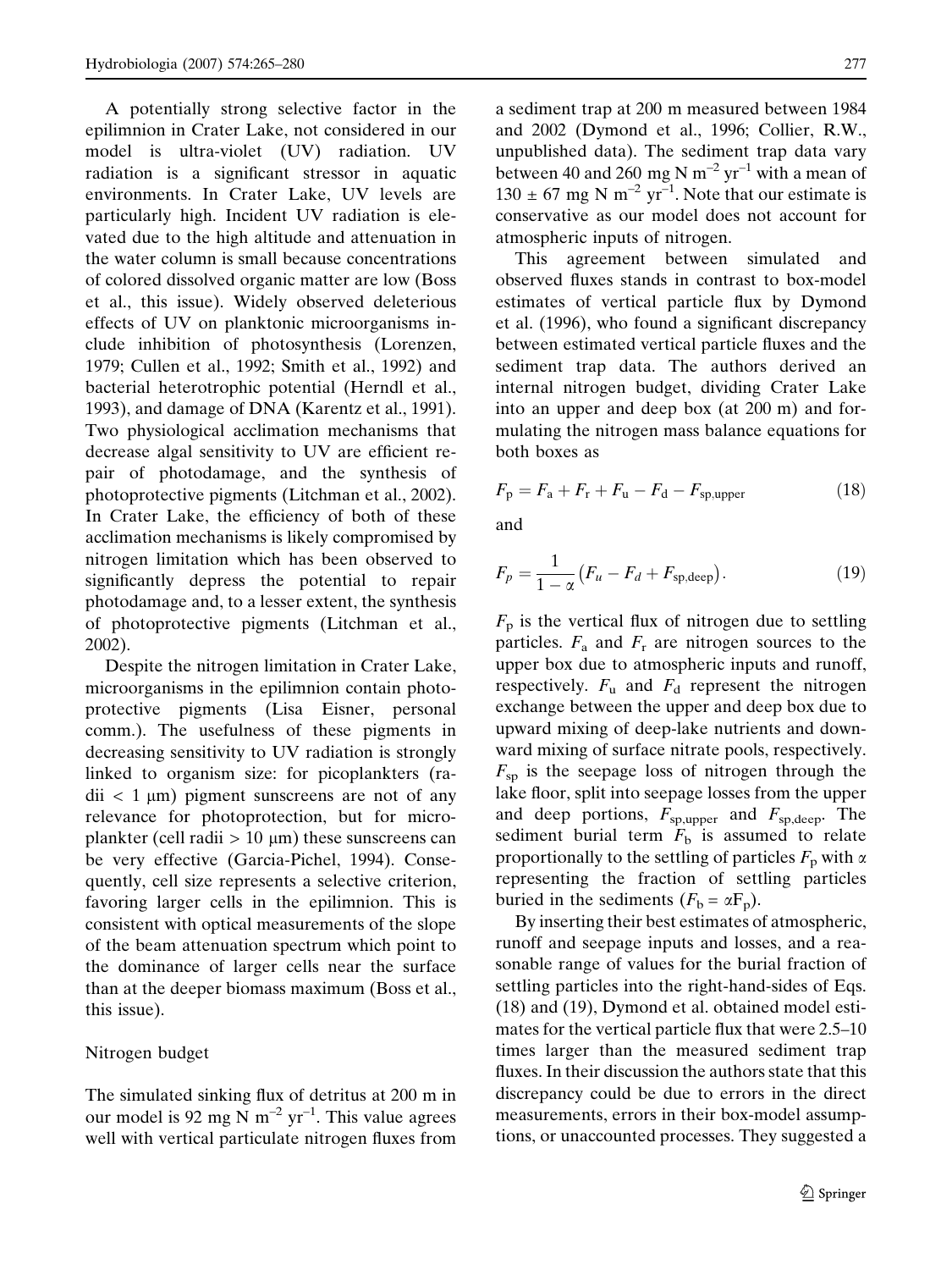combination of sediment focusing and significantly higher productivity at the edges of Crater Lake to explain the mismatch. Both of these processes are hard to quantify with the available data.

An analysis of our model results suggests a different explanation. We calculated the simulated exchange of nitrogen between the upper and deep box due to winter mixing as  $0.57 \times 10^6$  mo- $1 \text{ yr}^{-1}$ . This value is significantly smaller than the flux assumed by Dymond et al. (2.0–  $4.0 \times 10^{6}$  mol yr<sup>-1</sup>). The authors obtained this exchange flux of nitrogen between the upper and deep boxes assuming (i) that winter mixing replaces  $2-4 \times 10^{12}$  liters of water between both boxes and (ii) a nitrate inventory of 0 and 1  $\mu$ M for the upper and deep boxes, respectively. They neglected the possibility of dissolved and suspended organic matter being exchanged between the upper and deep portions in addition to the exchange of nitrate. A flux of organic dissolved and suspended nitrogen could counterbalance an exchange of inorganic nitrogen. Interestingly, the simulated exchange of DIN in our model equals  $1.13 \times 10^6$  mol yr<sup>-1</sup>, a value closer to Dymond et al.'s estimate, while the simulated exchange of organic matter is  $-0.56 \times 10^6$  mol yr<sup>-1</sup>, reducing the net exchange to  $0.57 \times 10^6$  mol yr<sup>-1</sup>.

In order to revisit the box-model calculations we estimate a "corrected" exchange flux  $(F_u-F_d)$ based on the following arguments. Dymond et al. assumed a  $\Delta N$  (defined as the difference between nitrogen in the upper and deep portions of the lake) of 1  $\mu$ M neglecting dissolved and suspended nitrogen. We suggest a reduction of  $\Delta N$  to 0.2 µM. We obtain this value assuming that the nitrate concentrations in the upper box equals 0 in agreement with Dymond et al., but reduce the assumed nitrate concentration in the deep box from 1 to 0.6  $\mu$ M. Our value is more representative of nitrate concentrations between 200 and 400 m depth—a water mass more likely to be mixed up above 200 m than water from below 400 m depth (Fig. 9). For estimates of dissolved and organic nitrogen we compare total Kjeldahl nitrogen (TKN) values between the upper and deep portions of the lake. TKN represents nitrogen in the ammonium, dissolved and particulate organic matter pools. TKN in the upper box is typically 1.4  $\mu$ M and TKN in the deep box is about 1  $\mu$ M

(Fig. 9). With these nitrogen concentrations in the upper and deep boxes we obtain a  $\Delta N$  of 0.2  $\mu$ M and an exchange flux  $(F_u-F_d)$  of 0.4–  $0.8 \times 10^6$  mol yr<sup>-1</sup>. This flux estimate compares well with our simulated flux of  $0.57 \times 10^6$  mol yr<sup>-1</sup>. Iterating Dymond et al.'s box-model calculation with our estimate of  $F_u-F_d$ , we obtain vertical particle fluxes of  $0.69-1.38 \times 10^6$  mol yr<sup>-1</sup> from Eq. (18) and 0.5–1.1  $\times$  10<sup>6</sup> mol yr<sup>-1</sup> from Eq. (19). These revised box-model estimates are consistent with the sediment trap fluxes of  $0.49 \pm 0.25 \times$  $10^6$  mol N yr<sup>-1</sup>, our model estimates, and the deep lake's oxygen budget (McManus et al., 1996).

# **Conclusions**

We developed a simple physical-biological model of Crater Lake that captures the observed vertical structure of two distinct phytoplankton groups and chlorophyll, and predicts the biomass of phytoplankton and zooplankton in good quantitative agreement with observations from a 10-year monitoring study. Our model suggests



Fig. 9 Mean profiles of nitrate and Kjeldahl nitrogen (represents the sum of ammonia, and particulate and dissolved nitrogen) with standard deviation, and total nitrogen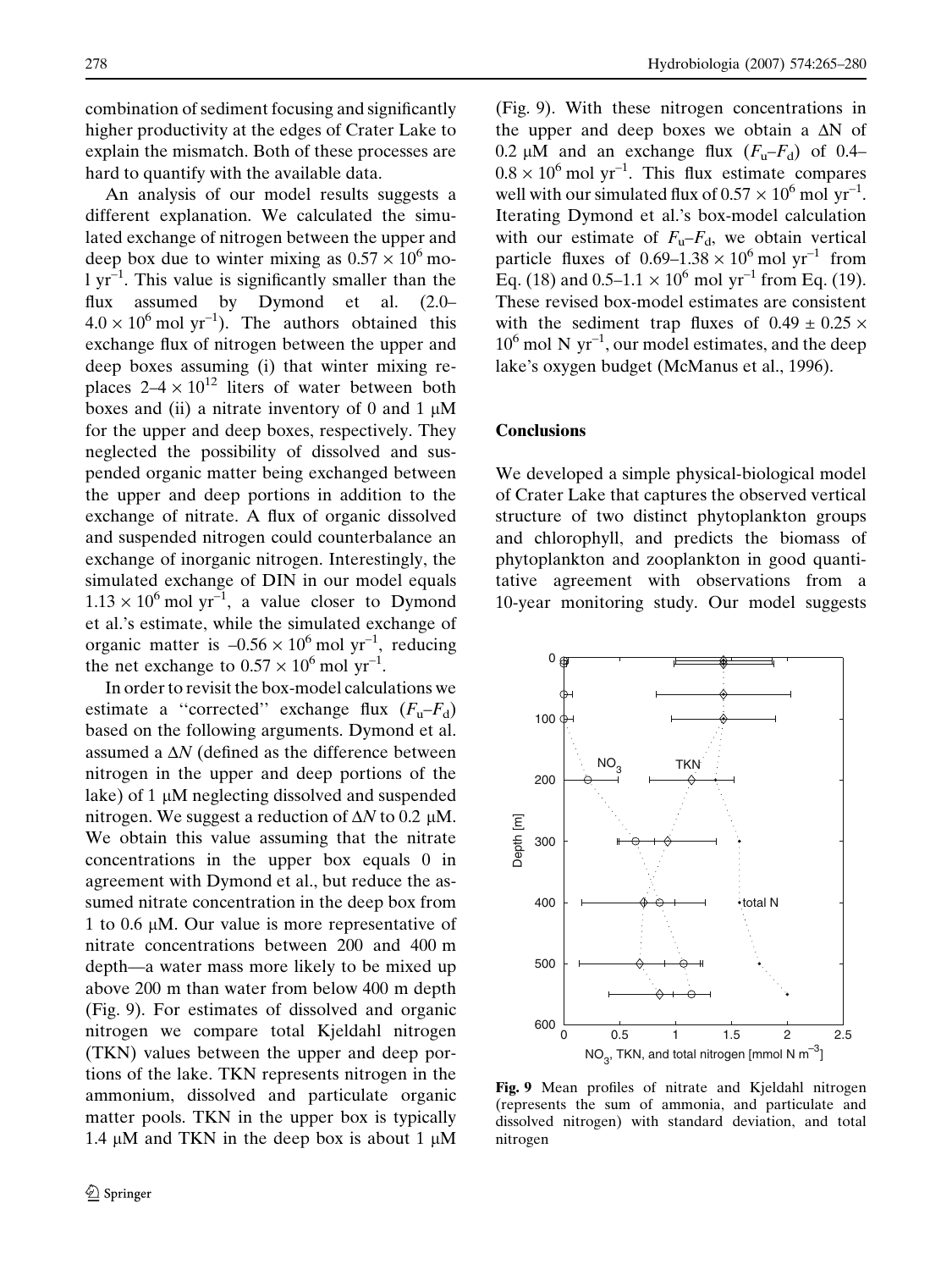that phytoplankton production starts in spring only after the temperature of maximum density (about  $4^{\circ}$ C) is exceeded. That is, the onset of phytoplankton production is dependent on the evolution of vertical mixing in winter. Stable stratification in summer allows a pronounced vertical structure of phytoplankton distributions to emerge. The vertical separation of the deep chlorophyll maximum (at about 120 m) and the biomass maximum (between 50 and 80 m) results from photoacclimation. In our model the biomass maximum of both functional phytoplankton groups during stable conditions in summer is located where their respective growth and loss rates are equal. The differences in the vertical position of the biomass maximum of phytoplankton groups 1 and 2 at 20 m and 50–80 m, respectively, result mainly from parametric differences in the initial slope of the PI-curve and the maximum growth rate. While no experimental data on the growth and light-response parameters are available for the specific species present in Crater Lake, parameters determined for oceanic species are consistent with our choices. Sensitivity to UV radiation is likely to be an important selective factor as well, but is not included in our model since quantitative information on its effect is lacking. The average annual vertical flux of particles in our model compares well with the average annual flux measured in sediment traps at a depth of 200 m. We suggest correcting previous model estimates of vertical exchange by Dymond et al. (1996), who found a mismatch between model-estimated and observed vertical fluxes. Our model simulation pointed to a significant downward flux of suspended and dissolved organic matter which had been neglected by Dymond et al. Inclusion of this flux reconciles the box-model estimates and the trap measurements.

Acknowledgements We wish to thank Leon Tovey for reviewing the manuscript and three anonymous reviewers for helpful comments. Funding for KF was provided by USGS.

# References

Andersen, T. & D. O. Hessen, 1991. Carbon, nitrogen and phosphorus content of freshwater zooplankton. Limnology and Oceanography 36: 807–814.

- Andersen, V., P. Nival & R. Harris, 1987. Modelling of a planktonic ecosystem in an enclosed water column. Journal of the Marine Biological Association of the U.K. 67: 407–430.
- Boss, E., R. Collier, G. Larson, K. Fennel & W. S. Pegau, this issue. Measurements of spectral optical properties and their relation to biogeochemical variables and processes in Crater Lake.
- Botte, V. & A. Kay, 2000. A numerical study of plankton population dynamics in a deep lake during the passage of the spring thermal bar. Journal of Marine Systems 26: 367–386.
- Brett, M. T., D. C. Mueller-Navarra & S.-K. Park, 2000. Empirical analysis of the effect of phosphorus limitation on algal food quality for freshwater zooplankton. Limnology and Oceanography 45: 1564–1575.
- Collier, R. W., J. Dymond & J. McManus, 1991. Studies of hydrothermal processes in Crater Lake, Oregon. College of Oceanography Report, 90. Oregon State University.
- Crawford, G. B. & R. W. Collier, 1997. Observations of a deep-mixing event in Crater Lake, Oregon. Limnology and Oceanography 42: 299–306.
- Cullen, J. J., P. J. Neale & M. P. Lesser, 1992. Biological weighting functions for the inhibition of phytoplankton photosynthesis by ultraviolet radiation. Science 258: 646–650.
- Dymond, J., R. Collier & J. McManus, 1996. Unbalanced particle flux budgets in Crater Lake, Oregon: Implications for edge effects and sediment focusing in lakes. Limnology and Oceanography 41: 732–743.
- Fasham M. J. R., 1993. Modelling marine biota. In Heimann M. (ed.), The Global Carbon Cycle. Springer Verlag, New York, 457–504.
- Fasham M. J. R., 1995. Variations in the seasonal cycle of biological production in subarctic oceans: A model sensitivity analysis. Deep-Sea Research I 42: 1111–1149.
- Fennel K., 1999. Convection and the timing of the phytoplankton spring bloom in the Western Baltic Sea. Estuarine, Coastal and Shelf Sciences 49: 113–128.
- Fennel K. & E. Boss, 2003. Subsurface maxima of phytoplankton and chlorophyll: Steady state solutions from a simple model. Limnology and Oceanography 48: 1521–1534.
- Garcia-Pichel F., 1994. A model for internal self-shading in planktonic organisms and its implications for the usefulness of ultraviolet sunscreens. Limnology and Oceanography 39: 1704–1717.
- Geider R. J., H. L. McIntyre & T. M. Kana, 1996. A dynamic model of photoadaptation in phytoplankton. Limnology and Oceanography 41: 1–15.
- Geider R. J., H. L. McIntyre & T. M. Kana, 1997. Dynamic model of phytoplankton growth and acclimation: Responses of the balanced growth rate and the chlorophyll a:carbon ratio to light, nutrient-limitation and temperature. Marine Ecology Progress Series 148: 187–200.
- Geider R. J., H. L. McIntyre & T. M. Kana, 1998. A dynamic regulatory model of phytoplanktonic acclimation to light, nutrients and temperature. Limnology and Oceanography 43: 679–694.